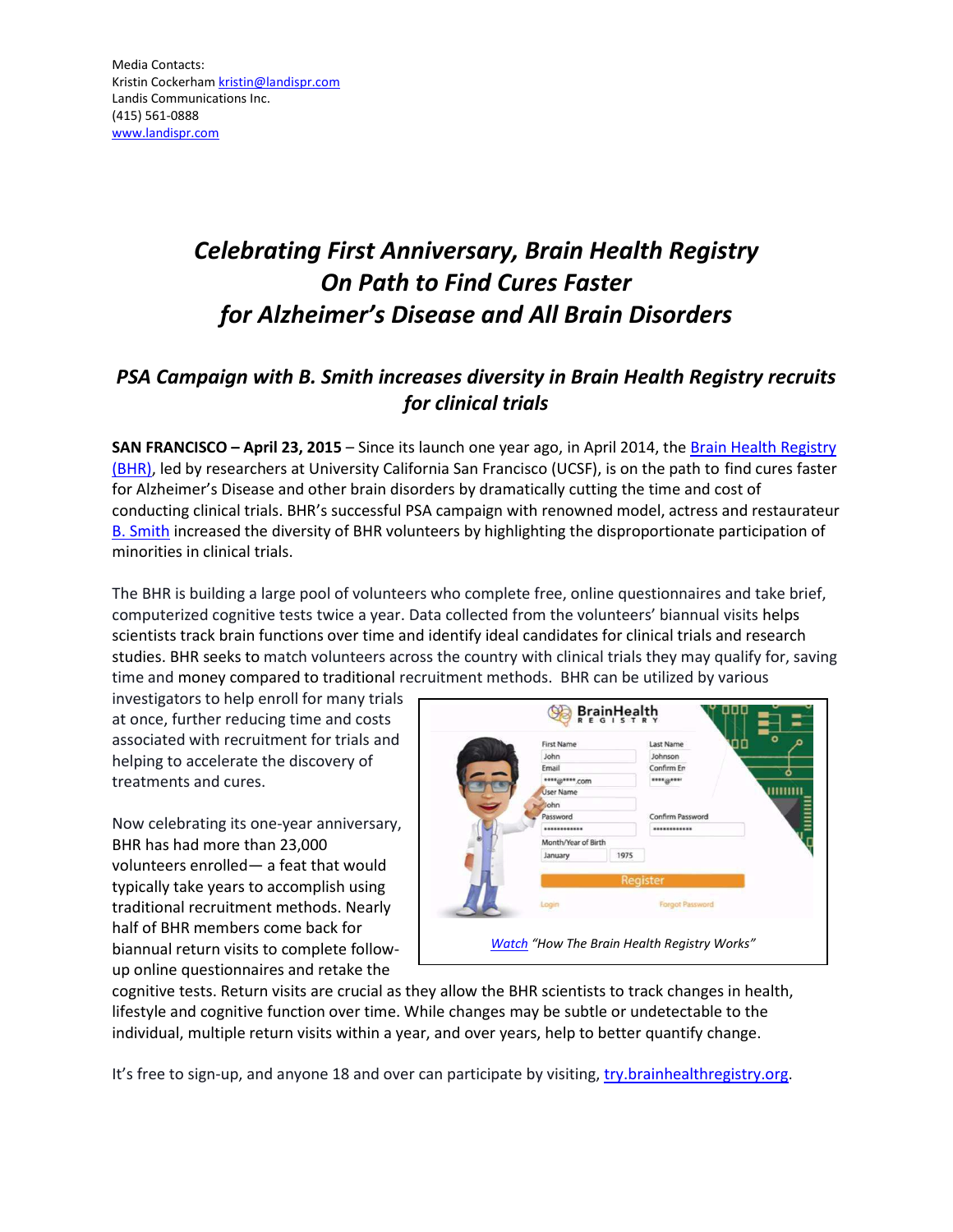## **Cutting costs**

"The biggest obstacles to finding cures for brain disorders are the cost and time involved for patient recruitment in clinical trials," explains Michael W. Weiner, M.D., founder and Principal Investigator of Brain Health Registry (BHR) and a professor at UCSF. "It typically costs \$10,000 or more to recruit one clinical trial participant."

Assessment of cognitive function represents a significant portion of both the completion time and expenses for conducting clinical trials. Standard administration of neuropsychological evaluations in clinical settings is resource-intense, requiring time, money, and trained personnel. Yet the BHR leverages the Internet to efficiently obtain cognitive data at lower costs. Since the inception of the Registry, BHR has collected over 20,000 online neuropsychological tests from its members.

Preliminary analysis of online neuropsychological test results suggests that they are extremely comparable to traditional administration of cognitive assessments obtained in clinics. These exciting, initial findings support the feasibility of using online neuropsychological assessments to substantially accelerate completion time and cut down costs for clinical trials.

### **Minority enrollment**

In March, renowned model, actress and restaurateur [B. Smith](http://www.bsmith.com/) and her husband, Dan Gasby, partnered with BHR in a national public service campaign. The campaign aimed to increase participation of minorities in clinical trials to address the following facts:

- Although older African Americans are twice as likely to have Alzheimer's disease as non-Hispanic whites, diagnosis and treatment are more likely to be delayed.
- Applied Clinical Trials reports African American participation in clinical trials of potential Alzheimer's disease treatments has declined to only two percent.
- Despite an increasingly ethnically diverse US population, African Americans, Hispanics, and other minorities are under-represented in medical research. As a study published in **Alzheimer Disease** [and Associated Disorders](http://www.ncbi.nlm.nih.gov/pubmed/12351920) found, more than 95 percent of subjects in a typical Alzheimer's disease clinical trial are white.

The underrepresentation of minorities in clinical trials means treatments may not be as effective as they could be across diverse populations. Inclusion of minorities and under-represented population is important for improving medical research.

The PSA, featured on NBC's TODAY show and [CBS Evening News,](http://www.cbsnews.com/news/b-smith-alzheimers-stigma-awareness/) helped to raise awareness and recruited more than 8,000 new members to the BHR with 12 percent identifying as African American. (Click [here](https://www.dropbox.com/sh/sosgkwwfz92t1rm/AAAQTBqYHd059zaC-SBxQt63a?dl=0) to download the PSA.)

"When trials are faster, better and less expensive, investigators can test more theories and try new therapeutic approaches. The prospects for breakthrough innovation increase – and that's what we need to find effective treatments and cures," said Dr. Weiner. "We need to increase the number of African Americans in clinical trials if we're going to cure Alzheimer's. The fastest way to do that is to participate in the Brain Health Registry for free."

For more information on the Brain Health Registry, please visi[t try.brainhealthregistry.org.](http://try.brainhealthregistry.org/?utm_source=business_wire&utm_medium=referrer%20&utm_campaign=bhr_1yr)